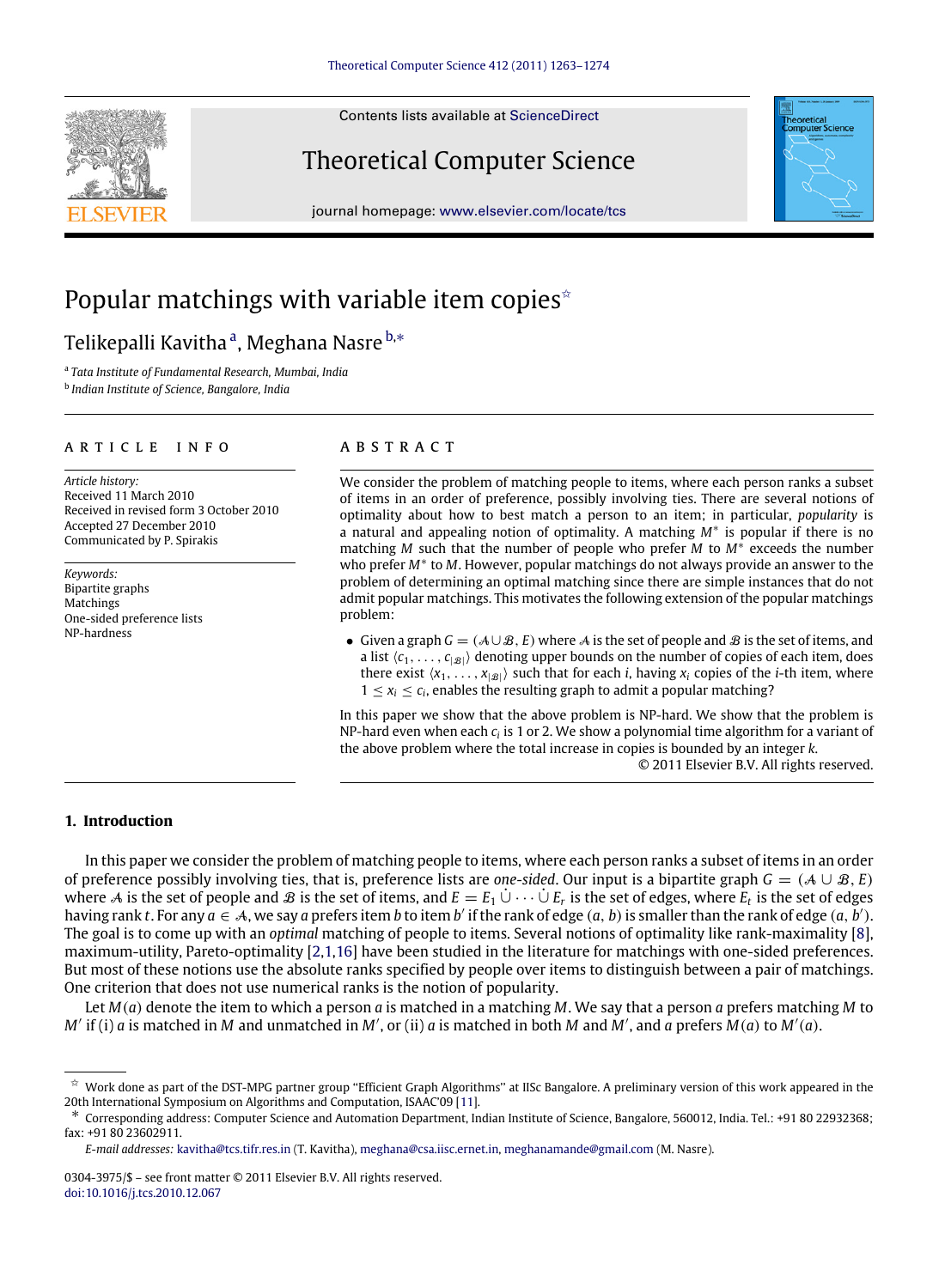**Definition 1.** *M* is *more popular than M'*, denoted by  $M > M'$ , if the number of people who prefer *M* to *M'* is higher than those that prefer *M*′ to *M*. A matching *M*<sup>∗</sup> is *popular* if there is no matching that is more popular than *M*<sup>∗</sup> .

Popular matchings were first introduced by Gärdenfors [\[5\]](#page-11-5) in the context of stable matchings. The notion of popularity is an attractive notion of optimality since it is based on *relative* ranking rather than the absolute ranks used by any person; also popular matchings can be considered stable in the sense that no majority vote of people can force a migration to another matching. Unfortunately there exist simple instances that do not admit any popular matching. Abraham et al. [\[3\]](#page-11-6) designed efficient algorithms for determining if a given instance admits a popular matching and computing one, if it exists.

A simple example that does not admit a popular matching is the following: let  $A = \{a_1, a_2, a_3\}, B = \{b_1, b_2, b_3\}$ , and each person prefers  $b_1$  to  $b_2$ , and  $b_2$  to  $b_3$ . Consider the three symmetrical matchings  $M_1 = \{(a_1, b_1), (a_2, b_2), (a_3, b_3)\}$  $M_2 = \{(a_1, b_3), (a_2, b_1), (a_3, b_2)\}\$ and  $M_3 = \{(a_1, b_2), (a_2, b_3), (a_3, b_1)\}\$ . None of these matchings is popular, since  $M_1 \prec M_2$ ,  $M_2 \prec M_3$ , and  $M_3 \prec M_1$ . In fact, it turns out that this instance admits no popular matching, the problem being that the *more popular than* relation is not transitive. Our focus in this paper will be on such instances that do not admit a popular matching. Intuitively, the absence of a popular matching in an instance is due to a small set of items being in too much demand by a large number of people. Suppose that we are allowed to add extra copies or *duplicates* of items and that these duplicates are indistinguishable from the original item. If there were no bounds on the number of copies that we could add for an item, a straightforward solution would be to have as many copies of an item as the number of people that demand the item as their top choice. For example, in the above instance that does not admit a popular matching, say we have 2 additional copies of  $b_1$  (call them  $b'_1$  and  $b''_1$ ). Thus, we have 3 copies of  $b_1$  in our instance now and it is easy to see that the matching  $\tilde{M} = \{(a_1, b_1), (a_2, b'_1), (a_3, b''_1)\}$  is a popular matching for the new instance. But our assumption of allowing arbitrarily many copies of an item need not be true in practice. Fortunately, popular matchings do not require each person to be matched to her top choice item. In the above instance it is possible to get a popular matching by making just one extra copy of item  $b_1$  and not duplicating any other items. In this sense, we expect to improve the situation in terms of popularity by having additional copies of some items within the specified bounds.

Such a solution of making extra copies is appealing when the items represent books or DVDs. Say, along with a DVD *b<sup>i</sup>* comes a license which allows us to make a specified number *c<sup>i</sup>* many copies of that particular DVD. If we make up to *c<sup>i</sup>* copies of that DVD, then we do not incur any additional cost. Our goal then is to make the appropriate number of copies of every DVD so that the resulting instance admits a popular matching. Another relevant scenario is when the set  $\mathcal B$  represents training programs. Any training program *b<sup>i</sup>* can be run for a single person, but some training programs may be able to accommodate up to *c<sup>i</sup>* many people. We call this the capacity of a training program and we wish to fix the capacity of each training program so as to enable the resulting instance to admit a popular matching. It may seem from the above examples that having as many copies of a DVD as are allowed or stretching a training program to its maximum capacity should be the best thing to do. We show an example in the next section which illustrates that having as many copies as possible does not always help popularity.

*The problem of fixing copies.* Given a graph  $G = (A \cup B, E)$  where  $B = \{b_1, \ldots, b_{|B|}\}$  and a list  $\langle c_1, \ldots, c_{|B|}\rangle$  of upper bounds on the number of copies, does there exist an  $\langle x_1, \ldots, x_{|\mathcal{B}|} \rangle$  such that for each  $i \in \{1, \ldots, |\mathcal{B}|\}$ , having  $x_i$  copies of the *i*-th item, where  $1 \le x_i \le c_i$ , enables the resulting graph to admit a popular matching?

We assume that *G* does not admit a popular matching. Our problem is to determine if by fixing the copies of each item appropriately, whether the resulting graph admits a popular matching or not. We now define a special case of this problem which we call the 1-or-2 copies problem.

*The 1-or-2 copies problem.* In this case, each  $c_i$  is either 1 or 2. Note that when all the  $c_i$ 's are 1, this is the standard popular matching problem. Thus the *1-or-2 copies problem* is a generalization of the popular matching problem. Here we have a subset *K* of items which can be duplicated, that is, the items in *K* can have up to 2 copies in the resulting instance, while the rest of the items will have a single copy. The problem is to determine if by duplicating some elements in *K* we get a graph that admits a popular matching.

*The deleting-some-items problem.* When the input instance does not admit a popular matching, another possibility is to delete some items so that the resulting graph admits a popular matching. Here we assume that only certain items: elements of some subset  $\mathcal{B}'$  of  $\mathcal{B}$  are allowed to be deleted; otherwise there is a trivial solution that says "delete all items, then the empty matching is popular". The problem is to determine if there exists a subset  $T\subseteq\mathcal{B}'$  such that by deleting the items in *T* , the resulting graph admits a popular matching. If the 1-or-2 copies problem is NP-hard, then it is easy to show that the deleting-some-items problem is also NP-hard.

Given an instance  $G = (A \cup B, E)$  and  $K \subseteq B$  of the 1-or-2 copies problem, we create an instance of the deleting-someitems problem as follows: our graph is  $H = (A \cup \tilde{B}, E)$  where each item in *K* has 2 copies. Thus the set of items  $\tilde{B}$  here can be considered as  $\{b_1,\ldots,b_{|\mathcal{B}|},b'_1,\ldots,b'_k\}$  where  $K=\{b_1,\ldots,b_k\}$  and  $b'_1,\ldots,b'_k$  are identical copies of these items. Set the subset  $\mathcal B'$  of items that may be deleted to  $\{b'_1,\ldots,b'_k\}$ . That is, the first copy of an item may not be deleted, while each of the *second* copies of items that we created can be deleted. Thus, any efficient algorithm for the deleting-some-items problem implies an efficient algorithm for the "1-or-2 copies" problem.

#### *1.0.1. Related work*

Subsequent to the work on popular matching algorithms in [\[3\]](#page-11-6), Manlove and Sng [\[13\]](#page-11-7) generalized the algorithms of [\[3\]](#page-11-6) to the capacitated case in the context of house allocation, there items were called houses and houses had capacities.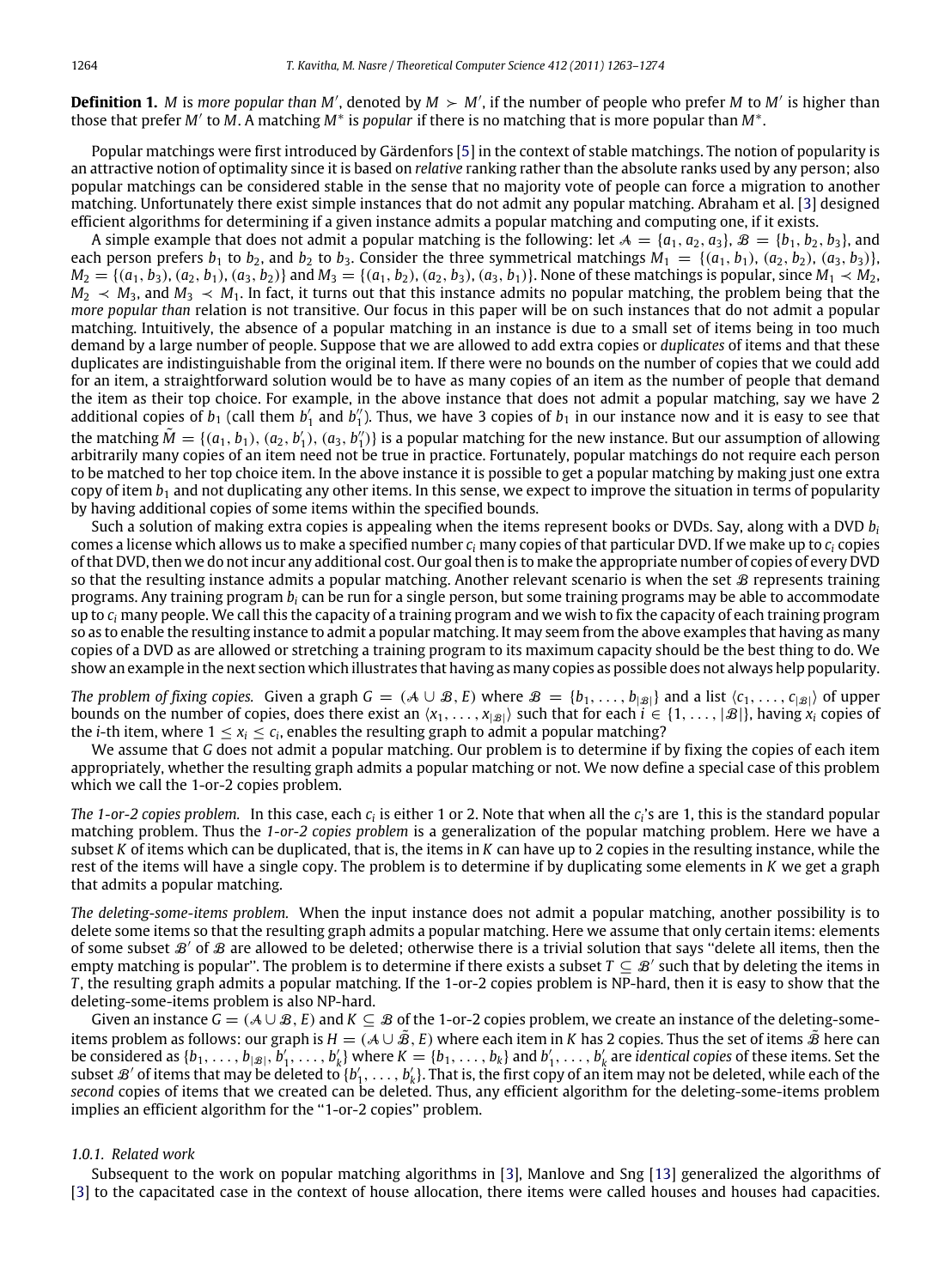This problem can be easily solved using the algorithm in [\[3\]](#page-11-6) by including *c<sup>i</sup>* copies of item *b<sup>i</sup>* for each *i*. A faster algorithm for determining if such an instance admits a popular matching and computing one if it exists, was shown in [\[13\]](#page-11-7) for this problem.

Mestre showed efficient algorithms for the *weighted* popular matching problem in [\[15\]](#page-11-8), here each person is assigned a priority or weight, and the definition of popularity takes into account the priorities of the people. Mahdian [\[12\]](#page-11-9) considered the problem of when random graphs (that is, preference lists are randomly constructed) admit popular matchings and showed that a popular matching exists with high probability in such graphs, when the number of items is a factor of  $\alpha \approx 1.42$ larger than the number of people.

In order to deal with the problem of the input instance not admitting a popular matching, the following extensions of popular matchings have been considered so far.

- *Least unpopular matching*: A natural extension when the graph does not admit a popular matching is to ask for a least unpopular matching. The *unpopularity margin* of a matching *M*, call it *u*(*M*), is max*M*′ |people who prefer *M*′ to *M*| − |people who prefer *M* to *M'*|. The least unpopularity margin matching is that matching *M* with the least value of *u*(*M*). McCutchen [\[14\]](#page-11-10) showed that computing such a matching is NP-hard. In [\[7\]](#page-11-11) Huang et al. gave efficient algorithms to compute matchings with bounded values of these unpopularity measures in certain graphs.
- *Mixed matchings*: Very recently, Kavitha et al. [\[10\]](#page-11-12) considered the problem of computing a probability distribution over matchings, also called a *mixed matching*, that is popular. It was shown that every instance admits a popular mixed matching and a polynomial time algorithm was given to compute such a probability distribution. Although, popular mixed matchings are guaranteed to exist and are efficiently computable, they may not be an acceptable solution when the solution needs to be a pure matching.

# *1.0.2. Our contributions*

In this paper we consider the following extension to the popular matching problem: does having extra copies of items within certain bounds, yield a graph that admits a popular matching? The main results in this paper are:

- The above problem is NP-hard. In fact, the 1-or-2 copies problem is NP-hard. As a consequence the problem of deletingsome-items is NP-hard.
- Our reduction constructs an instance of the 1-or-2 copies problem with preference lists of length just 2. In fact, each of these preference lists has a unique top choice item and there may be at most 2 items tied as second choice items. We also show that when preferences lists have length 2 with ties allowed only in the first position (i.e., the second choice item is unique), then the problem becomes solvable in polynomial time.
- We show that the 1-or-2 copies problem remains NP-hard even if preference lists are derived from a *master list*.
- We consider a variant of the above problem where we only have to maintain an upper bound *k* on the *total* number of extra copies of all the items, rather an upper bound on the number of copies of *each* item. That is, here we are given a graph *G* = ( $A \cup B$ , *E*) and an integer  $k \ge 0$  and we have to decide whether there exist  $\Delta_1, \ldots, \Delta_{|B|}$  where each  $\Delta_i \ge 1$ and  $\sum_i \Delta_i \leq k$ , such that having  $\Delta_i + 1$  copies of the *i*-th item, for  $1 \leq i \leq |\mathcal{B}|$ , enables the resulting instance to admit a popular matching. Note that we add ∆*<sup>i</sup>* extra copies of the *i*-th item and in this case the sum of the extra copies of all items is bounded by *k*. We show a polynomial time algorithm for this variant.

A preliminary version of these results can be found in [\[11\]](#page-11-13).

*Organization of the paper.* Section [2](#page-2-0) outlines the algorithm from [\[3\]](#page-11-6) to compute a popular matching. Section [3](#page-4-0) contains our NP-hardness proofs. Section [4](#page-9-0) shows a polynomial time algorithm for the variant where only the sum of the extra copies is bounded.

# <span id="page-2-0"></span>**2. Preliminaries**

We first review the algorithmic characterization of popular matchings given in [\[3\]](#page-11-6). As was done in [\[3\]](#page-11-6), it will be convenient to add a unique last item  $\ell_a$  at the end of *a*'s preference list for each person  $a \in A$ . We will henceforth refer to this graph as  $G = (A \cup B, E)$ . In this way, it can be assumed that every matching in *G* is A-complete, since any unmatched person *a* can be paired with  $\ell_a$ .

A maximum matching *M* in a bipartite graph  $G_1 = (A \cup B, E_1)$  has the following important properties:  $M \cap E_1$  defines a partition of A ∪ B into three disjoint sets: *odd* (O), *even* (E), and *unreachable* (U).

- A vertex *u* belongs to the set  $\mathcal{E}$  (resp.  $\mathcal{O}$ ) if there is an *even* (resp. *odd*) length alternating path in  $G_1$  from an unmatched vertex to *u*.
- A vertex *u* belongs to the set  $U$ , that is, it is *unreachable*, if there is no alternating path in  $G_1$  from an unmatched vertex to *u*.

The following lemma, proved in [\[6\]](#page-11-14), is well-known in matching theory. We include its proof for completeness.

<span id="page-2-1"></span>**Lemma 1.** *Let*  $\varepsilon$ ,  $\emptyset$  *and*  $\mathcal{U}$  *be the sets of nodes defined by*  $G_1$  *and*  $M \cap E_1$  *above. Then* 

- (a)  $\mathcal{E}, \mathcal{O}$  and  $\mathcal{U}$  are pairwise disjoint, and independent of the maximum matching M  $\cap$  E<sub>1</sub>.
- (b) *In any maximum matching of G*1*, every node in* O *is matched with a node in* E*, and every node in* U *is matched with another node in* U. The size of a maximum matching is  $|0| + |U|/2$ .
- (c) *No maximum matching of G*<sup>1</sup> *contains an edge between a node in* O *and a node in* O ∪ U*. Also, G*<sup>1</sup> *contains no edge between a* node in  $\varepsilon$  and a node in  $\varepsilon \cup \mathcal{U}$ .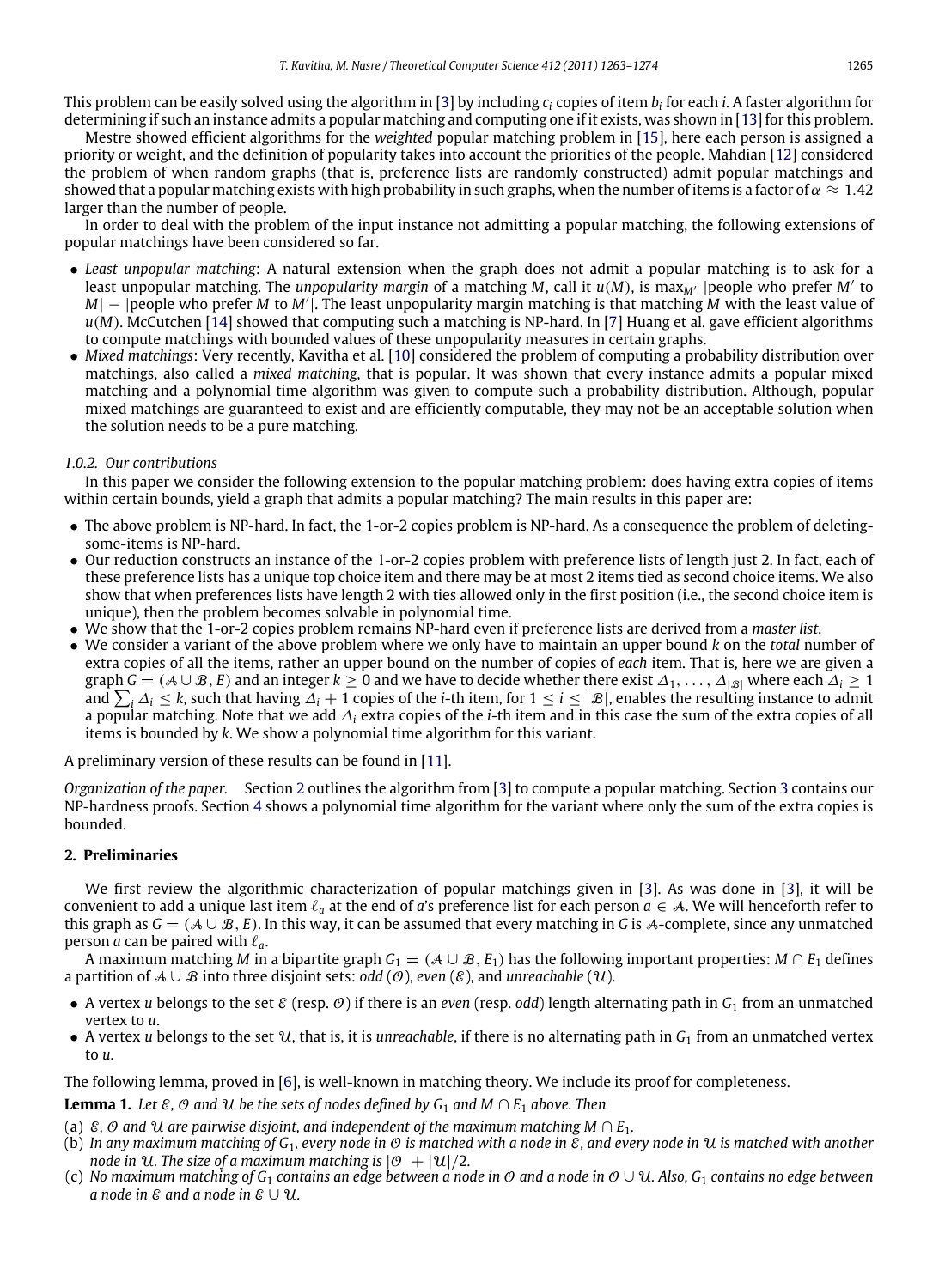**Proof.** (a) The set U is disjoint from  $\mathcal{E}$  and  $\mathcal{O}$  by definition. To prove that  $\mathcal{E}$  is disjoint from  $\mathcal{O}$ , assume that a node *u* is reachable by an *even* length path from a node *a* and an *odd* length path from a node *b*. Note that  $a \neq b$  since *G* is bipartite. Composing the two paths, we get an augmenting path in *G* with respect to *M*, contradicting the maximality of *M*.

To prove that this partition in independent of *M*, let *N* be any other maximum cardinality matching in *G*. *M* ⊕ *N* consists of alternating paths and cycles and each of these paths and cycles are of *even* length. Since the graph is bipartite, it is immediate that the cycle have to be of even length. For paths, assume that a path has more edges from *N*, then such a path is an augmenting path with respect to *M*, a contradiction to the maximality of *M*. A similar argument holds if there are more edges from *M*. Using these paths and cycles to switch from *M* to *N* does not alter the *odd/even/unreachable* status of nodes, hence the partition is independent of the maximum cardinality matching.

- (b) If a matched node *u* is reachable from a free node by an *odd* length path with respect to any maximum cardinality matching, then its partner is reachable by an *even* length path. Thus, all edges in any maximum matching of *G* are either OE or UU edges. Further, any node in U must be matched by a maximum matching, for, if not, the node is reachable with an *even* length (zero length) path from itself. Also a node in  $\Theta$  must be matched by a maximum matching since an *odd* length alternating path starting and ending with a free node is an augmenting path. Thus, the size of any maximum matching is  $|\mathcal{O}| + |\mathcal{U}|/2$ .
- (c) Nodes in  $\&$  are reachable by an alternating path from an unmatched node. Such paths end in a matching edge. If there were an edge between two nodes in  $\mathcal{E}$ , we could use that to construct an augmenting path, contradicting maximality. Finally, if there were an edge between a node in  $\epsilon$  and a node in  $\mathcal{U}$ , such an edge would be a non-matching edge. We could use that to extend the alternating path and reach the node in  $\mathcal{U}$ , a contradiction to the definition of nodes in  $\mathcal{U}$ .

As every maximum cardinality matching matches all vertices *u* ∈ O ∪U we call these vertices *critical* as opposed to vertices  $u \in \mathcal{E}$  which are called *non-critical*. Using the above partition, the following definitions can be made:

**Definition 2.** For each  $a \in A$ , define  $f(a)$  to be the set of top choice items for *a*. Define  $s(a)$  to be the set of *a*'s most-preferred *non-critical* items in *G*1.

<span id="page-3-1"></span>**Theorem 1** ([\[3\]](#page-11-6)). A matching M is popular in G iff (i) M is a maximum matching of  $G_1 = (A \cup B, E_1)$ , and (ii) for each person  $a, M(a) \in f(a) \cup s(a)$ .

The algorithm for solving the popular matching problem is now straightforward: each  $a \in A$  determines the sets  $f(a)$  and *s*(*a*). An A-complete matching that is a maximum matching in *G*<sup>1</sup> and that matches each *a* to an item in *f*(*a*) ∪ *s*(*a*) needs to be determined. If no such matching exists, then *G* does not admit a popular matching. The popular matching algorithm from [\[3\]](#page-11-6) is presented in the Appendix.

We now present an example to illustrate these definitions as well as to show that having the maximum number of copies of an item need not always help in terms of popularity.

# *2.1. Illustrative example*

Consider the following instance  $G = (A \cup B, E)$ , where  $A = \{a_1, a_2, a_3, a_4, a_5\}$  and  $B = \{f_1, f_2, s_1, s_2, s_3, s_4\}$  and the preference lists of people are described in [Fig. 1\(](#page-3-0)a). In [Fig. 1\(](#page-3-0)b) we have the same set of applicants and preference lists except that every item has 2 copies. That is,  $\mathcal{B}' = \{f_1, f'_1, f_2, f'_2, s_1, s'_1, s_2, s'_2, s_3, s'_3, s_4, s'_4\}$ , where we have explicitly included an identical copy *b'* of *b*, for every  $b \in \mathcal{B}$ . We refer to this instance with duplicates as the instance  $H = (\mathcal{A} \cup \mathcal{B}', E')$ . Here and in the rest of the paper, the first column in the figure denotes the set of people and the row adjoining it denotes the preference list of the particular person. For example,  $a_1$  treats  $f_1$  as its rank-1 item,  $f_2$  as its rank-2 item and  $s_1$  as its rank-3 item according to [Fig. 1\(](#page-3-0)a). When there are multiple items in the same cell as in case of [Fig. 1\(](#page-3-0)b), we say that the items are tied at that rank. That is,  $a_1$  treats both  $f_1$  and  $f'_1$  as its rank-1 item according to [Fig. 1\(](#page-3-0)b). We omit the numbering of the columns as given by the first row from the rest of the figures.

<span id="page-3-0"></span>

|                | 1              | $\vert 2 \vert$ | 3              |       |                                                                   | 2                                   |             |
|----------------|----------------|-----------------|----------------|-------|-------------------------------------------------------------------|-------------------------------------|-------------|
| $a_1$          | J1             | $f_2$           | S <sub>1</sub> |       | $a_1 \parallel f_1, f'_1 \parallel f_2, f'_2 \parallel s_1, s'_1$ |                                     |             |
| a <sub>2</sub> | J1             | f <sub>2</sub>  | S <sub>2</sub> | $a_2$ |                                                                   | $f_1, f'_1   f_2, f'_2   s_2, s'_2$ |             |
| $a_3$          | J1             | f <sub>2</sub>  | $S_3$          | $a_3$ |                                                                   | $f_1, f'_1   f_2, f'_2$             | $S_3, S'_3$ |
| $a_4$          | J <sub>1</sub> | f <sub>2</sub>  | $S_4$          | $a_4$ |                                                                   | $f_1, f'_1   f_2, f'_2$             | $S_4, S'_4$ |
| $a_{5}$        | $f_2$          |                 |                |       | $a_5 \parallel f_2, f'_2 \parallel$                               |                                     |             |
| (a)            |                |                 |                | (b)   |                                                                   |                                     |             |

**Fig. 1.** Example showing larger copies do not always help.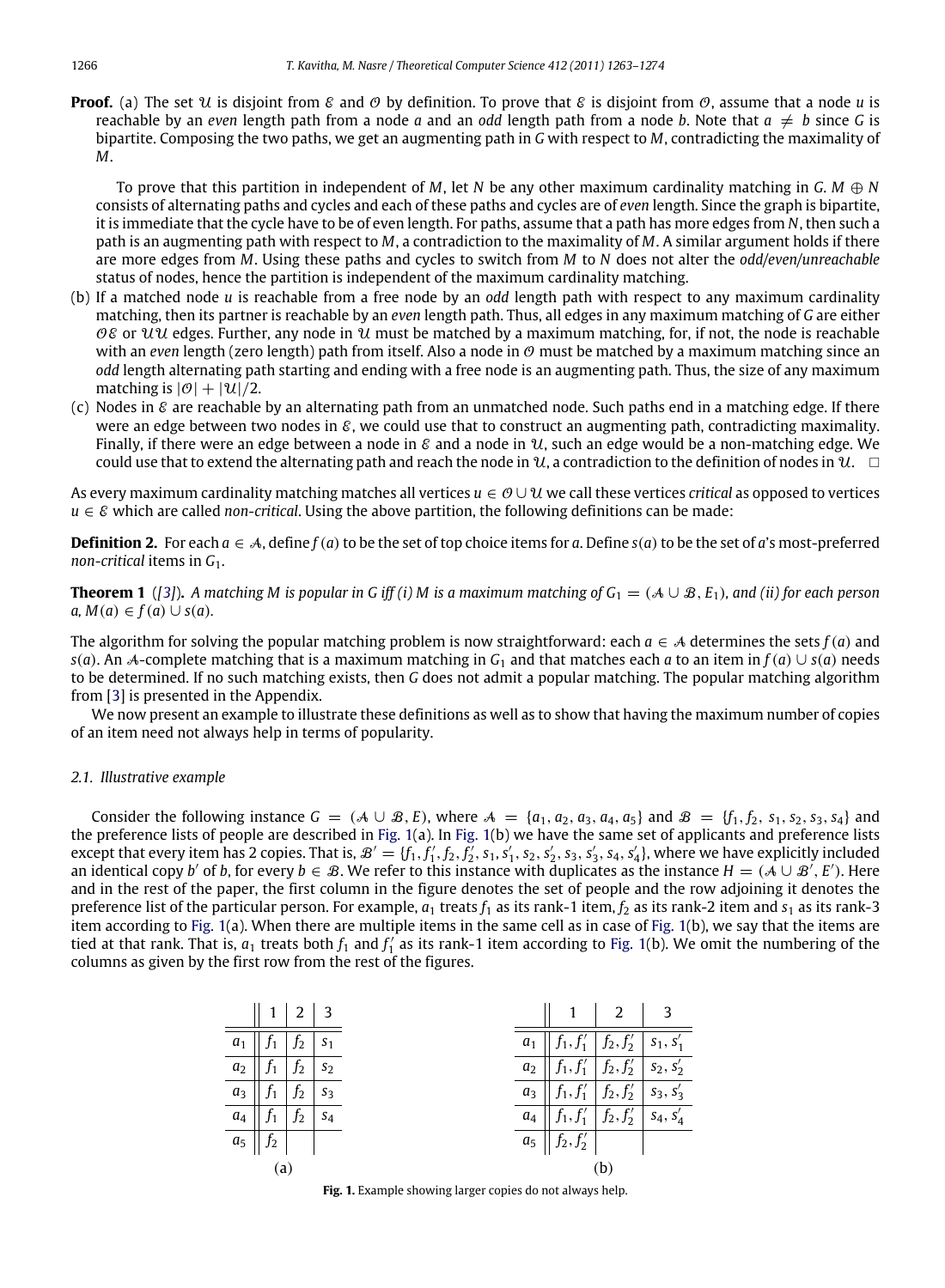Consider the subgraph  $G_1 = (A \cup B, E_1)$  of *G* where every person has edges only to her top-choice item. It is easy to see that every maximum matching of  $G_1$  has to match the following vertices: the items  $\{f_1, f_2\}$  and the person  $a_5$ . Thus, the items  $f_1$  and  $f_2$  are critical and  $s_1, \ldots, s_4$  are non-critical in  $G_1$ . Hence  $s_i$  is the most preferred non-critical vertex in  $G_1$ for person *a<sup>i</sup>* , for *i* = 1, . . . , 4. Applying [Theorem 1](#page-3-1) we see that the instance *G* admits a popular matching: for example,  ${(a_1, f_1), (a_5, f_2), (a_2, s_2), (a_3, s_3), (a_4, s_4)}$  is a popular matching.

Let us now consider the subgraph  $H_1$  of  $H$  where every person has edges to her rank-1 items. The critical vertices in  $H_1 = (A \cup B', E'_1)$  are  $f_1$  and  $f'_1$  while  $f_2$  and  $f'_2$  are now *non-critical* in  $H_1$ . Thus  $f_2$  and  $f'_2$  become the most preferred noncritical vertices for  $a_1, \ldots, a_4$  — hence any popular matching has to match each of  $a_1, \ldots, a_4$  to one of  $\{f_1, f'_1, f_2, f'_2\}$ . Also,  $a_5$ has to be matched to  $f_2$  or  $f_2'$  (since a popular matching is a maximum matching on rank-1 edges). Since there are 5 people and only 4 items that they can be matched to in any popular matching, there exists no popular matching now. Thus the instance shown in [Fig. 1\(](#page-3-0)b) where each item has 2 copies does not admit a popular matching while the instance in [Fig. 1\(](#page-3-0)a) where each item has a single copy does.

#### <span id="page-4-0"></span>**3. The 1-or-2 copies problem**

Given a graph  $G = (A \cup B, E)$  and a subset  $K \subseteq B$  of items which can be duplicated, that is, we can have up to 2 copies of every item in the set *K*, the problem is to determine if there exists a setting of copies of items as  $\langle x_1, \ldots, x_{|B|} \rangle$  where  $x_i = 1$  for each item  $b_i \in \mathcal{B} \setminus K$  and  $x_i$  is either 1 or 2 for each item  $b_i \in K$  such that with these copies the resulting graph admits a popular matching.

To prove that this problem is NP-hard, we reduce the problem of monotone 1-in-3 SAT to the 1-or-2 copies problem. Monotone 1-in-3 SAT is a variant of the 3-satisfiability problem (3SAT). Like 3SAT, the input instance is a collection of clauses, where each clause consists of exactly three variables and no variable appears in negated form. The monotone 1 in-3 SAT problem is to determine whether there exists a truth assignment to the variables so that each clause has exactly one true variable (and thus exactly two false variables). This problem is NP-hard [\[17\]](#page-11-15); in fact the variant of monotone 1-in-3 SAT where each variable occurs in at most 3 clauses is also NP-hard (refer to [\[4\]](#page-11-16)). As with other reductions from the 3SAT problem, our reduction also involves designing small *gadgets* which build an instance of the 1-or-2 copies problem. We first give an overview of our reduction and then describe these gadgets in detail.

#### <span id="page-4-1"></span>*3.1. Overview of the reduction*

Let *I* be an instance of the monotone 1-in-3 SAT problem with  $\{X_1, X_2, \ldots, X_n\}$  being the set of variables and  ${C_1, C_2, \ldots, C_m}$  being the set of clauses in *I*. We must construct from *I* an instance of the 1-or-2 copies problem  $G =$ (A ∪ B, *E*) and a subset *K* ⊆ B of items which can be duplicated.

We want the following properties of our input ⟨*G*, *K*⟩:

- (i) *G* (with a single copy of each item) does not admit a popular matching.
- (ii) By duplicating some items in *K* we get an instance that admits a popular matching *iff* there exists an assignment with exactly one variable in each clause of *I* set to true.

With these observations we design a gadget for every clause in *I*. Each gadget consists of a set of people and a set of items along with the preference lists of people. A subset of these items is *internal* to the gadget, that is, such items appear only on the preference lists of people within the gadget. In addition there will be items which are *public*, that is, such items appear on the preference lists of people across several gadgets. The set of all public items in our instance *G* is the set *K* of items which may be duplicated, that is, the items in *K* that get duplicated will have 2 copies in the resulting instance.

Note that the instance *I* requires us to decide the true/false status of variables  $\{X_1, \ldots, X_n\}$ . Similarly the instance *G* requires us to decide the duplication status for items in *K*. The non-triviality of the 1-or-2 copies problem lies in the following: Let *b* be an item that is a unique rank-1 item for exactly one person in *G*, then *b* is critical in  $G_1$  (the graph where we have only rank-1 edges). Making an extra copy of *b'* of item *b* makes both *b* and *b'* non-critical in the resulting graph restricted to rank-1 edges. This in turn may change the *s*-items of people in the resulting graph, and hence the resulting graph may admit a popular matching. The preference lists of people in our gadgets therefore ensure that every item in *K* is a unique rank-1 item for exactly one person in *G*.

*Public items.* The set of public items in our instance *G* is the set *K* of items which may be duplicated. We now describe how we derive the set of public items from the instance *I*. For every occurrence of variable *X<sup>i</sup>* in *I*, we have a public item in *G*. That is, if a variable  $X_i$  appears in clause  $C_t$  we have an item  $u_i^t$  in  $G$ . Note that since *I* is an instance of monotone 1-in-3 SAT, no variable appears in negated form in *I*.

We denote by  $dup(b)$  the duplication status of item  $b \in K$ :  $dup(b) = 0$  implies that item *b* is not duplicated and hence has only 1 copy in the resulting instance, while  $dup(b) = 1$  implies that *b* gets duplicated and hence has 2 copies in the resulting instance. The value of  $dup(u_i^t)$ 's should capture the truth value of variable  $X_i$  appearing in clause  $C_t$ , that is, assign variable  $X_i$  in clause  $C_t$  as false if  $dup(u_i^t)=0$ , whereas assign variable  $X_i$  in clause  $C_t$  as true if  $dup(u_i^t)=1$ .

For us to make the above translation of duplication status, it has to be the case that for any *i*, all  $dup(u_i^t)$ 's have the same value. So if some  $dup(u_i^t)$  is set to 1, we will need to set  $dup(u_i^\ell)=1$ , for all  $\ell$  where  $u_i^\ell\in K$ . Thus the set of items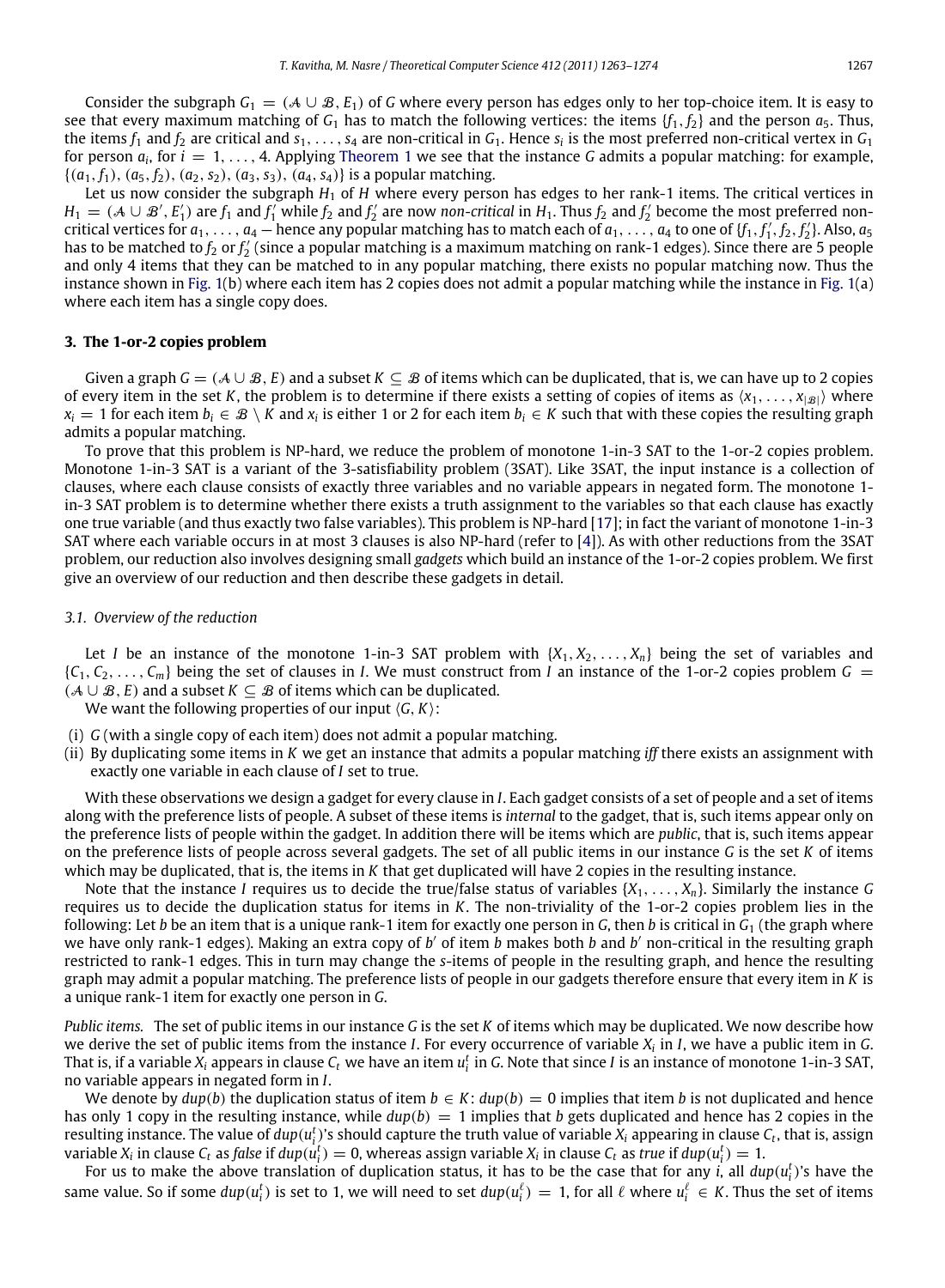corresponding to all occurrences of variable *X<sup>i</sup>* should simultaneously have the same duplication status. That is, we want the following property with respect to the duplication status of items corresponding to *X<sup>i</sup>* .

(\*) Let 
$$
u_i^t \in K
$$
, then  $dup(u_i^t) = dup(u_i^{t'})$ , for all  $t'$  where  $u_i^{t'} \in K$ .

It can be seen that if this property is satisfied, then the duplication status of item  $u_i^t$  can be translated to the truth assignment for  $X_i$  appearing in clause  $C_t$ . Further, this will be a consistent assignment, that is, all occurrences of variable *X<sup>i</sup>* get the same value.

With this, we have completely described all the public items (elements of *K*) in our instance *G*. The set *K*, therefore, consists of 3*m* items as shown below.

<span id="page-5-1"></span>
$$
K = \bigcup_{i,t} \{u_i^t : X_i \text{ appears in } C_t\}. \tag{1}
$$

We now describe our gadgets - one corresponding to each clause and show how all the gadgets ensure that the above constraint is met.

# *3.2. Gadget corresponding to a clause*

Let  $C_t = (X_{i_1} \vee X_{i_2} \vee X_{i_3})$  be a clause in I. Corresponding to  $C_t$  we have a gadget which we denote by  $G_t$ . The gadget  $G_t$ consists of a set  $A_t = \{a_1^t, \ldots, a_{14}^t\}$  of 14 people and a set  $B_t = \{p_1^t, p_2^t, p_3^t, q_0^t, q_1^t, q_2^t\}$  of 6 internal items. [Fig. 2\(](#page-5-0)a)–(c) show the preference lists of the 14 people  $a_1^t, \ldots, a_{14}^t$  associated with the clause  $C_t$ . Recall that we introduce a last resort item for each person to ensure that matchings are always *A*-complete. The *ℓ*-items are these last resort items.

As seen in [Fig. 2\(](#page-5-0)a) and (c) the public items  $u_{i_1}^t$ ,  $u_{i_2}^t$ ,  $u_{i_3}^t$  appear on the preference lists of people shown in these two tables. Apart from these public items, people shown in [Fig. 2\(](#page-5-0)b) have public items  $u_{i_1}^{t_1}$ ,  $u_{i_2}^{t_2}$ ,  $u_{i_3}^{t_3}$  appearing on their preference lists. Here,  $t_1$ ,  $t_2$ ,  $t_3$  (each of them  $\neq t$ ) is such that,  $X_{i_1}, X_{i_2}, X_{i_3}$  appear in  $C_{t_1}, C_{t_2}, C_{t_3}$  respectively. The role of the applicants  $a_6^t, \ldots, a_{11}^t$  is to ensure that the property (\*) mentioned above is satisfied. It is easy to see that if some variable  $X_{i_1}$  appears in exactly one clause (say  $C_t$ ) in the instance *I*, then we have exactly one public item  $u_{i_1}^t$  in our set *K* corresponding to variable  $X_{i_1}$  and the property (\*) is trivially true with respect to  $X_{i_1}.$  Hence assume that the variable  $X_{i_1}$  appears in at least 2 clauses, then  $t_1$  is such that  $\mathcal{C}_{t_1}$  denotes the next higher numbered clause after  $\mathcal{C}_t$  in which variable  $X_{i_1}$  appears. If  $\mathcal{C}_t$  happens to be the highest numbered clause in which variable  $X_{i_1}$  appears, then let  $\mathcal{C}_{t_1}$  denote the lowest numbered clause in which variable  $X_{i_1}$ appears. Similarly let  $t_2$  (resp.  $t_3$ ) denote the next higher numbered clause after  $C_t$  in which variable  $X_{i_2}$  (resp.  $X_{i_3}$ ) appears. We note that  $t_1$ ,  $t_2$ ,  $t_3$  need not be all distinct.

<span id="page-5-0"></span>

|                         |                                   |                                                                                          |              | $a_6^{\iota}$ |         | $\left\  \begin{array}{c} p_2^t \\ p_2^t \end{array} \right\ $ $u_{i_1}^t$ , $u_{i_1}^{t_1}$ $\left\  \begin{array}{c} \ell_{t,6} \\ \end{array} \right\ $ |               |  |              |                 |                                                                  |  |
|-------------------------|-----------------------------------|------------------------------------------------------------------------------------------|--------------|---------------|---------|------------------------------------------------------------------------------------------------------------------------------------------------------------|---------------|--|--------------|-----------------|------------------------------------------------------------------|--|
|                         |                                   | $a_1^t$    $p_1^t$   $u_{i_1}^t$ , $q_0^t$ , $q_1^t$   $\ell_{t,1}$                      |              | $a_7^t$       | $p_2^t$ | $ u_{i_2}^t, u_{i_2}^{t_2} $                                                                                                                               | $\ell_{t,7}$  |  |              |                 |                                                                  |  |
|                         |                                   | $a_2^t \parallel p_1^t \parallel u_{i_2}^t, q_0^t, q_1^t \parallel \ell_{t,2} \parallel$ |              | $a_8^t$       |         | $p_2^t   u_{i_3}^t, u_{i_3}^{t_3}$                                                                                                                         | $\ell_{t,8}$  |  |              |                 |                                                                  |  |
|                         | $a_3^t \parallel p_1^t \parallel$ | $u_{i_3}^{\mu}, q_0^{\mu}, q_1^{\mu}$                                                    | $\ell_{t,3}$ | $a_9^t$       | $p_3^t$ | $ u_{i_1}^t, u_{i_1}^{t_1} $                                                                                                                               | $\ell_{t,9}$  |  |              |                 | $a_{12}^{\iota} \parallel u_{i_1}^{\iota} \parallel \ell_{t,12}$ |  |
| $a_4^t \parallel p_1^t$ |                                   | $q_2^{\prime}$                                                                           | $\ell_{t,4}$ | $a_{10}^t$    |         | $p_3^t   u_{i_2}^t, u_{i_2}^{t_2}  $                                                                                                                       | $\ell_{t,10}$ |  | $a_{13}^t$   | $  u_{i_2}^t  $ | $\ell_{t,13}$                                                    |  |
|                         | $a_5^t \mid p_1^t \mid$           | $q_2^t$                                                                                  | $\ell_{t,5}$ |               |         | $a_{11}^t \parallel p_3^t \parallel u_{i_3}^t, u_{i_3}^{t_3} \parallel \ell_{t,11}$                                                                        |               |  | $a_{14}^{t}$ |                 | $\parallel u_{i_3}^{\overline{t}} \parallel \ell_{t,14}$         |  |
|                         |                                   |                                                                                          |              |               |         |                                                                                                                                                            |               |  |              |                 |                                                                  |  |
| $\lbrack a \rbrack$     |                                   |                                                                                          |              | b.            |         |                                                                                                                                                            |               |  |              |                 |                                                                  |  |

**Fig. 2.** Preference lists of people corresponding to a clause *C<sup>t</sup>* .

The preference lists are designed such that when each public item has a single copy, then *G<sup>t</sup>* does not admit any popular matching. Further, any instance that admits a popular matching and is obtained by duplicating public items in *G<sup>t</sup>* obeys the following two properties:

At least one of  $u^t_{i_1},u^t_{i_2},u^t_{i_3}$  must get duplicated.  $\,$  As seen in [Fig. 2\(](#page-5-0)a),  $a^t_4$  and  $a^t_5$  have  $p^t_1$  as their top item and  $q^t_2$  as their second choice item  $-$  as  $q_2^t$  is nobody's top choice item, it follows that  $q_2^t$  is the most preferred non-critical item of  $a_4^t$  and  $a_5^t$ . It is easy to see that in any popular matching, one of  $a_4^t$ ,  $a_5^t$  has to be matched to  $p_1^t$  and the other to  $q_2^t$ . The role of these 2 people is to ensure that  $a_1^t$ ,  $a_2^t$ ,  $a_3^t$  always get matched to items in  $s(a_1^t)$ ,  $s(a_2^t)$ ,  $s(a_3^t)$ , respectively.

Items  $u_{i_1}^t$ ,  $u_{i_2}^t$ ,  $u_{i_3}^t$  appear as unique top items for  $a_{12}^t$ ,  $a_{13}^t$  and  $a_{14}^t$  respectively [\(Fig. 2\(](#page-5-0)c)). Further, they do not appear as top choice items for any other person in *G*. Thus, with a single copy, all these items remain *critical* on rank-1 edges. Hence  $s(a_1^t)=s(a_2^t)=s(a_3^t)=\{q_0^t, q_1^t\}$ . Thus these 3 people cannot be matched to only these 2 items in any popular matching, so there exists no popular matching when each item has a single copy.

Therefore at least one of  $u_{i_1}^t$ ,  $u_{i_2}^t$ ,  $u_{i_3}^t$  should have 2 copies in the resulting instance for all of  $a_1^t$ ,  $a_2^t$ ,  $a_3^t$  to be matched to items in  $s(a_1^t)$ ,  $s(a_2^t)$ ,  $s(a_3^t)$ , respectively.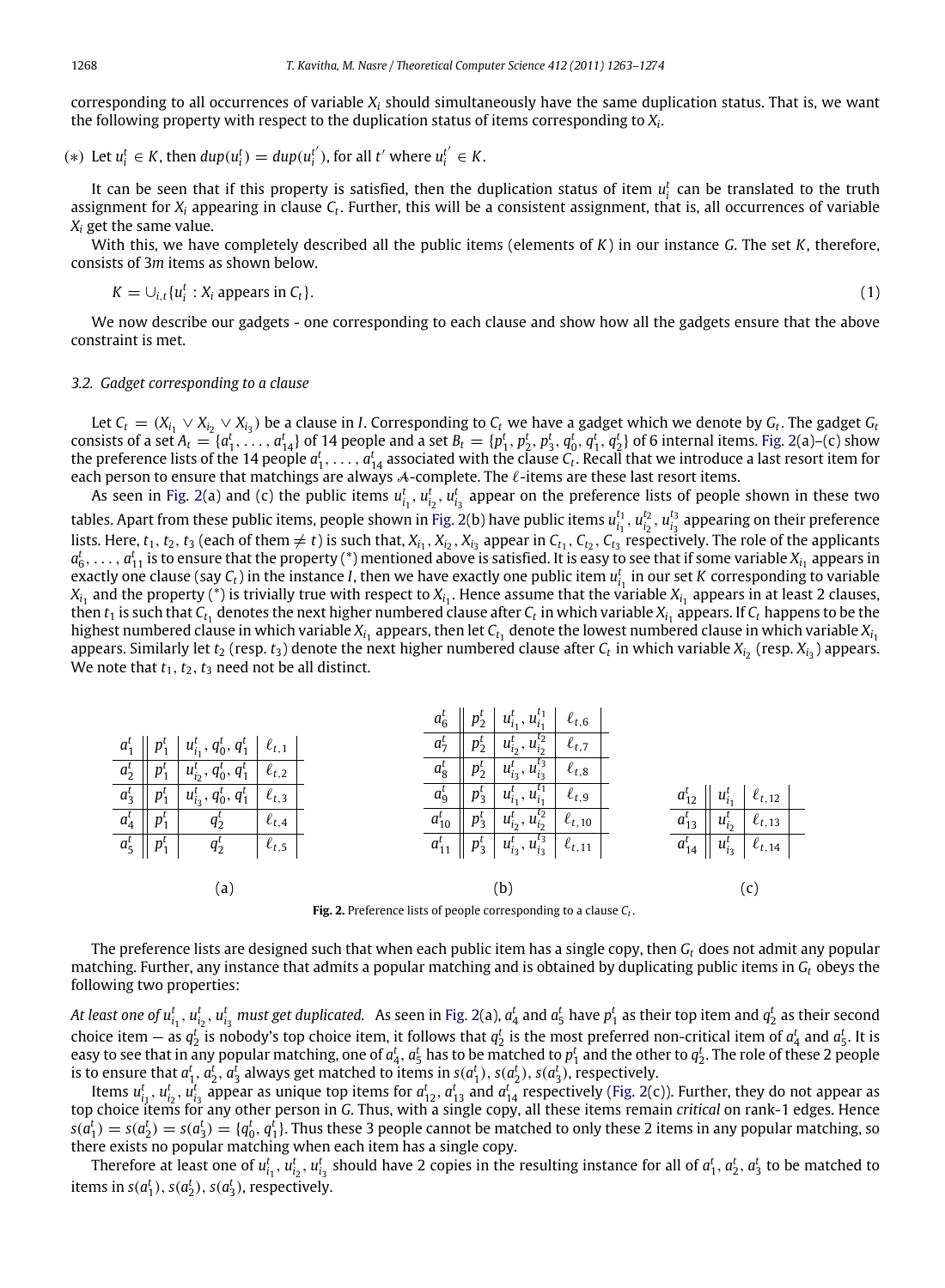*Exactly one of*  $u_{i_1}^t$ ,  $u_{i_2}^t$ ,  $u_{i_3}^t$  can be duplicated. The 6 people  $a_6^t$ , . . . ,  $a_{11}^t$  ensure that exactly one amongst  $u_{i_1}^t$ ,  $u_{i_2}^t$ ,  $u_{i_3}^t$  can have 2 copies in any instance that admits a popular matching. These 6 people as shown in [Fig. 2\(](#page-5-0)b) can be divided into two sets  $S_1 = \{a_6^t, a_7^t, a_8^t\}$  and  $S_2 = \{a_9^t, a_{10}^t, a_{11}^t\}$ . All these people have public items as their second choice items. Further, the preference lists of people in gadgets  $G_{t_1}$ ,  $G_{t_2}$ ,  $G_{t_3}$  ensure that items  $u_{i_1}^{t_1}$ ,  $u_{i_2}^{t_2}$ ,  $u_{i_3}^{t_3}$  also appear as unique top items for exactly one person. Hence, when each of the public items has a single copy, then one person from  $S_1$  and one person from  $S_2$  get matched to their top item ( $p_2^t$  and  $p_3^t$  resp.), whereas the rest of the people get matched to their respective last resort items (most preferred non-critical item) in any popular matching. However, we know that at least one of  $u^t_{i_1},u^t_{i_2},u^t_{i_3}$  has 2 copies due to  $a_1^t, \ldots, a_5^t$ .

We will assume here that copies of the items  $u_{i_1}^{t_1}$ ,  $u_{i_2}^{t_2}$ ,  $u_{i_3}^{t_3}$  are unavailable for the people in the gadget  $G_t$  since these copies will be used up by people belonging to the other gadgets. It therefore suffices to focus on the duplication status of items  $u_{i_1}^t$ ,  $u_{i_2}^t$ ,  $u_{i_3}^t$  with respect to people in gadget  $G_t$ . If exactly one among  $u_{i_1}^t$ ,  $u_{i_2}^t$ ,  $u_{i_3}^t$  (say,  $u_{i_1}^t$ ) gets duplicated, then both the copies of the item  $u_{i_1}^t$  become non-critical in the resulting graph restricted to rank-1 edges. The person  $a_{12}^t$  gets matched to one copy of  $u_{i_1}^t$  as its  $f$ -item whereas person  $a_1^t$  gets matched to another copy of  $u_{i_1}^t$  as its s-item. Further,  $a_6^t$  and  $a_9^t$  get matched to the respective top items ( $p_2^t$  and  $p_3^t$ ) while  $a_7^t$ ,  $a_8^t$  and  $a_{10}^t$ ,  $a_{11}^t$  get matched to their respective last resort items. Assume that any two of  $u_{i_1}^t$ ,  $u_{i_2}^t$ ,  $u_{i_3}^t$  (say  $u_{i_1}^t$ ,  $u_{i_2}^t$ ) have 2 copies in the resulting instance. As in the previous case, one copy of each of these items is used up to match people  $a_{12}^t$  and  $a_{13}^t$  to their respective *f*-items. Further the extra copy of one of the 2 items (say  $u_{i_1}^t$ ) is matched to people in  $a_1^t$ ,  $a_2^t$ ,  $a_3^t$ . However, in this case we also have four people  $a_6^t$ ,  $a_9^t$  and  $a_7^t$ ,  $a_{10}^t$  treating  $u_{i_1}^t$  and  $u_{i_2}^t$  as their *s*-items respectively. Although one person from each of the above pairs can be matched to her top item, we cannot match one copy of the item  $(u_{i_2}^t)$  amongst the remaining two people. It is easy to see that a similar case occurs if all 3 of  $u_{i_1}^t$ ,  $u_{i_2}^t$ ,  $u_{i_3}^t$  are duplicated.

Thus the gadget  $G_t$  ensures that exactly one of the items  $u_{i_1}^t$ ,  $u_{i_2}^t$ ,  $u_{i_3}^t$  has 2 copies in the resulting instance. Note that the gadget described above assumes that every variable appears in at least 2 clauses. For example, by this assumption for variable  $X_{i_1}$ , we have the 2 items  $u_{i_1}^t$  and  $u_{i_1}^{t_1}$  appearing in the preference lists of people  $a_6^t$  and  $a_9^t$ . If some variable (say  $X_{i_1}$ ) appears in exactly one clause (say  $C_t$ ), then the preference lists of people  $a_6^t$  and  $a_9^t$  contain only the item  $u_{i_1}^t$  as their second choice item. This change does not affect the above two properties that the gadget *G<sup>t</sup>* ensures.

#### *3.3. Putting it together*

The graph *G* that we construct is the union of gadgets corresponding to each of the clauses. The sets  $A$  and  $B$  can be described as below:

$$
\mathcal{A} = \bigcup_{t=1}^{m} A_t.
$$
  

$$
\mathcal{B} = \bigcup_{t=1}^{m} B_t \cup K.
$$

The set *K* is the set of all the public items as described earlier in Eq. [\(1\)](#page-5-1). The preference lists of the people are as shown in our gadget. We note that every item  $b \in K$  is a unique rank-1 item for exactly one person in A. We now show how all the gadgets co-operate to enforce property (∗) mentioned in Section [3.1.](#page-4-1)

<span id="page-6-0"></span>**Lemma 2.** *Assume that by having 1 or 2 copies of items in K there exists an instance that admits a popular matching. In such an instance if for some i, t,*  $dup(u_i^t) = 1$  *then*  $dup(u_i^{t})$  $\sigma_i^{t'}$ ) = 1, for all t' where  $u_i^{t'} \in K$ .

**Proof.** Recall that the item  $u_i^t \in K$  because the variable  $X_i$  appears in the clause  $C_t$ . If  $C_t$  is the only clause in which  $X_i$  appears, then we are done, otherwise assume that  $X_i$  appears in another clause say  $C_{t_1}.$  Without loss of generality let  $X_i$  be the first variable in every clause that it appears in and  $t_1$  be such that  $C_t$  is the next higher numbered clause after  $C_{t_1}$  in which  $X_i$ appears. We first show that  $dup(u_i^t) = 1 \Rightarrow dup(u_i^{t_1}) = 1$ . Suppose not.

The item  $u_i^t$  appears on the preference lists of following people:

- $a_1^t$  in gadget  $G_t$ .
- $a_6^t$  and  $a_9^t$  in gadget  $G_t$ .
- $a_6^{t_1}$  and  $a_9^{t_1}$  in gadget  $G_{t_1}$ .

With  $dup(u_i^t) = 1$ , all these people regard  $u_i^t$  as their s-item. The design of our gadgets ensures that no other item  $u_{i'}^t$  can have 2 copies in the resulting instance. Hence, in any popular matching in the resulting instance, while  $a_1^t$  gets matched to its s-item  $u_i^t$ , each of  $a_6^t$ ,  $a_6^t$ ,  $a_6^{t_1}$ ,  $a_9^{t_1}$  has to be matched to its f-items  $p_2^t$ ,  $p_3^t$ ,  $p_2^{t_1}$ ,  $p_3^{t_1}$  respectively.

Our assumption that the resulting instance admits a popular matching and that  $dup(u_i^{t_1})=0$  implies that there exists another item  $u_j^{t_1} \in K$  which has 2 copies, or equivalently  $dup(u_j^{t_1}) = 1$ . With  $dup(u_j^{t_1}) = 1$ , the following people belonging to the gadget  $G_{t_1}$  treat  $u_j^{t_1}$  as their *s*-item.

• either the 3 people  $a_2^{t_1}$ ,  $a_7^{t_1}$ , and  $a_{10}^{t_1}$  or the 3 people  $a_3^{t_1}$ ,  $a_8^{t_1}$ , and  $a_{11}^{t_1}$ .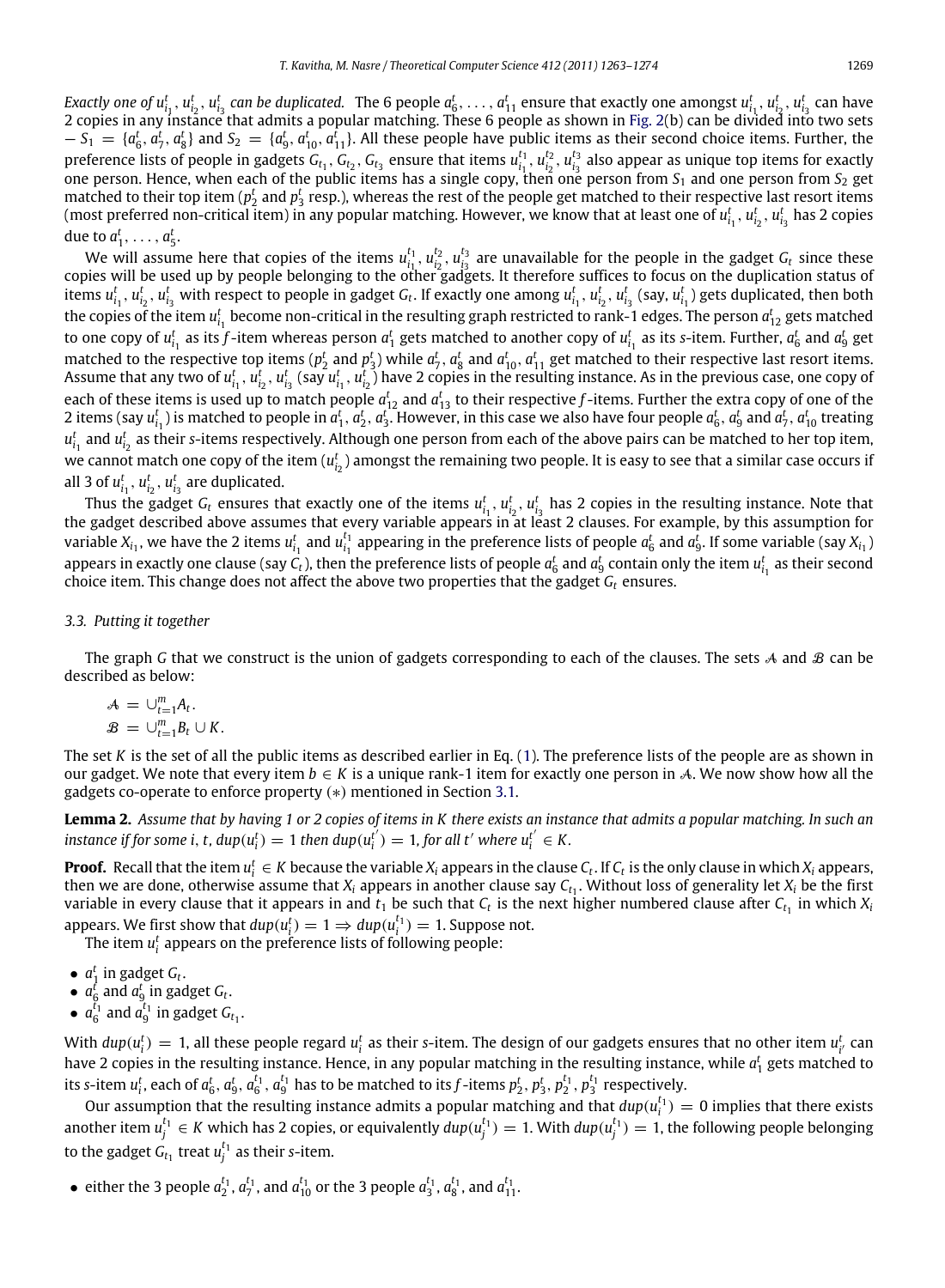For  $k=2$  or 3, while  $a_k^{t_1}$  gets matched to her s-item (which is some  $u_j^{t_1}$ ) in any popular matching, both  $a_{k+5}^{t_1}$  and  $a_{k+8}^{t_1}$  are left without an item amongst their *f* or *s*-items, a contradiction to the lemma hypothesis that the resulting instance admits a popular matching. Hence we have  $dup(u_i^{t_1}) = 1$ .

Recall that we started with an instance of monotone 1-in-3 SAT where every variable appears in at most 3 clauses. Thus  $\text{corresponding to the variable } X_i$ , we have at most one more item  $u_i^{t'_1} \in K$  and we need to show that  $dup(u_i^{t'_1}) = 1$ . We note that a similar argument as above forbids any instance where  $dup(u_i^t)=dup(u_i^{t_1})=1$  and  $dup(u_i^{t_1'})=0$ , to admit a popular

matching. Hence we have  $dup(u_i^{t_1'}) = 1$ .

This completes our proof.

Thus if by having 1 or 2 copies of each item in *K* there exists an instance that admits a popular matching, then the duplication status of items in *K* always translates to a consistent truth assignment of the variables in *I*. We now prove the following two lemmas which establish the correctness of our reduction.

**Lemma 3.** *If there exists an instance by having 1 or 2 copies of items in K such that this instance admits a popular matching, then there exists a 1-in-3 satisfying assignment for I.*

**Proof.** We obtain a truth assignment of variables *X*1, . . . , *X<sup>n</sup>* of *I* from the duplication status of items in *K* as follows: for *X<sup>i</sup>* appearing in clause  $C_t$ , set  $X_i$  to  $true$  if  $dup(u_i^t) = 1$ , else set  $X_i$  to false. By [Lemma 2,](#page-6-0) this assignment is a consistent assignment. To see that this is also a 1-in-3 satisfying assignment, consider a clause  $C_t=(X_{i_1}\vee X_{i_2}\vee X_{i_3})$  in *I*. The fact that the resulting instance admits a popular matching enforces that in  $G_t$ , exactly one of  $u_{i_1}^t$ ,  $u_{i_2}^t$ ,  $u_{i_3}^t$  has its  $dup(\cdot)$  value set to 1. As the above property is true for every clause  $C_t$ , it follows that we have a truth assignment to the variables of *I* such that every clause has exactly one variable set to true. This proves the lemma.  $\square$ 

**Lemma 4.** *If there exists a 1-in-3 satisfying assignment for I, then there exists an instance obtained by duplicating items in K which admits a popular matching.*

**Proof.** Let Truth-val denote a 1-in-3 satisfying truth assignment to variables  $X_1, \ldots, X_n$  of *I*. Set the  $dup(\cdot)$  value of each item in  $K = \bigcup_{i,t} \{u_i^t : X_i \text{ appears in } C_t\}$  as follows:

 $dup(u_i^t) = 0$  if Truth-val $(X_i) = false$ , else  $dup(u_i^t) = 1$   $\forall i, t$  where  $u_i^t \in K$ .

First, since Truth-val is a 1-in-3 satisfying assignment for *I*, every clause in *I* has exactly one variable set to true. This implies that for every clause  $C_t = (X_{i_1} \vee X_{i_2} \vee X_{i_3})$ , in the gadget  $G_t$ , exactly one item among  $u_{i_1}^t, u_{i_2}^t, u_{i_3}^t$  has duplication status set to 1. Let us assume that Truth-val sets variable  $X_{i_1}$  in clause  $C_t$  to true. Thus the item  $u_{i_1}^t$  has 2 copies in our instance.

To prove that the graph as defined by the above duplication status admits a popular matching, we show that there exists a matching that is a maximum cardinality matching on rank-1 edges and where each person *a* ∈ A gets matched to an item in *f*(*a*) ∪ *s*(*a*). We focus on the people belonging to the set  $A_t$ .

- Consider the 5 people  $a_1^t, \ldots, a_5^t$  first:  $a_4^t$  and  $a_5^t$  get matched to  $p_1^t$  and  $q_2^t$ , respectively whereas  $a_2^t$  and  $a_3^t$  get matched to  $q_0^t$  and  $q_1^t$ , respectively (their *s*-items). Since we have 2 copies of item  $u_{i_1}^t$ , both these copies are non-critical in the graph on rank-1 edges. Thus,  $a_1^t$  can be matched to one copy of  $u_{i_1}^t$  since it is one of her *s*-items.
- Consider the 6 people  $a_6^t, \ldots, a_{11}^t$  next: we recall that the duplication scheme was derived from the 1-in-3 satisfying assignment for *I* and the property (\*) mentioned in Section [3.1](#page-4-1) is ensured by our gadgets. Thus, our assumption that item  $u_{i_1}$  has 2 copies in our instance implies that each of the items  $u_{i_2}^t$ ,  $u_{i_3}^t$ ,  $u_{i_2}^{t_2}$ ,  $u_{i_3}^{t_3}$  have a single copy in our instance. Thus all these items remain critical on the graph restricted to rank-1 edges and hence each of the people  $a_7^t$ ,  $a_8^t$ ,  $a_{10}^t$ ,  $a_{11}^t$  treat their respective last resort items as their *s*-items. We can therefore match  $a^t_6$  and  $a^t_9$  to their  $f$ -items  $p^t_2$  and  $p^t_3$  respectively while matching  $a_7^t$ ,  $a_8^t$ ,  $a_{10}^t$ ,  $a_{11}^t$  to their unique last-resorts.
- This leaves us with the 3 people  $a_{12}^t$ ,  $a_{13}^t$ ,  $a_{14}^t$  who get matched to their respective f-items  $u_{i_1}^t$ ,  $u_{i_2}^t$ ,  $u_{i_3}^t$ .

This finishes our proof that if Truth-val is a 1-in-3 satisfying assignment for *I*, then we have a setting of duplication values of items in *K* such that the resulting graph admits a popular matching.  $\Box$ 

We note that all the people in our gadgets have preference lists of length 2 where ties occur at second choice items (see [Fig. 2\)](#page-5-0). Recall that the last-resort items were introduced by us and hence are not counted. Further, all people except  $a_1^t$ ,  $a_2^t$ ,  $a_3^t$  have at most 2 items tied as their second choice items. It is easy to see that we can merge the items  $q_0^t$ ,  $q_1^t$  into a single item  $q^t$ which now belongs to the set of items which can be duplicated. Further, in any instance that admits a popular matching, we will set  $dup(q^t) = 1, \forall t = 1, \ldots, m$ . We can now conclude the following theorem.

**Theorem 2.** *The 1-or-2 copies problem is NP-hard for preference lists of length 2 with ties of length 2 allowed in second choice items.*

Since the ties in the preference lists occur only for second choice items, this leaves us with two unresolved cases:

- The complexity of the 1-or-2 copies problem when preference lists are *strict* (that is, no ties are allowed). Our gadgets can be easily modified to show that this problem is also NP-hard.
- The complexity of the 1-or-2 copies problem when preference lists have length two and ties can occur only at the first position. We show that this case has a polynomial time algorithm.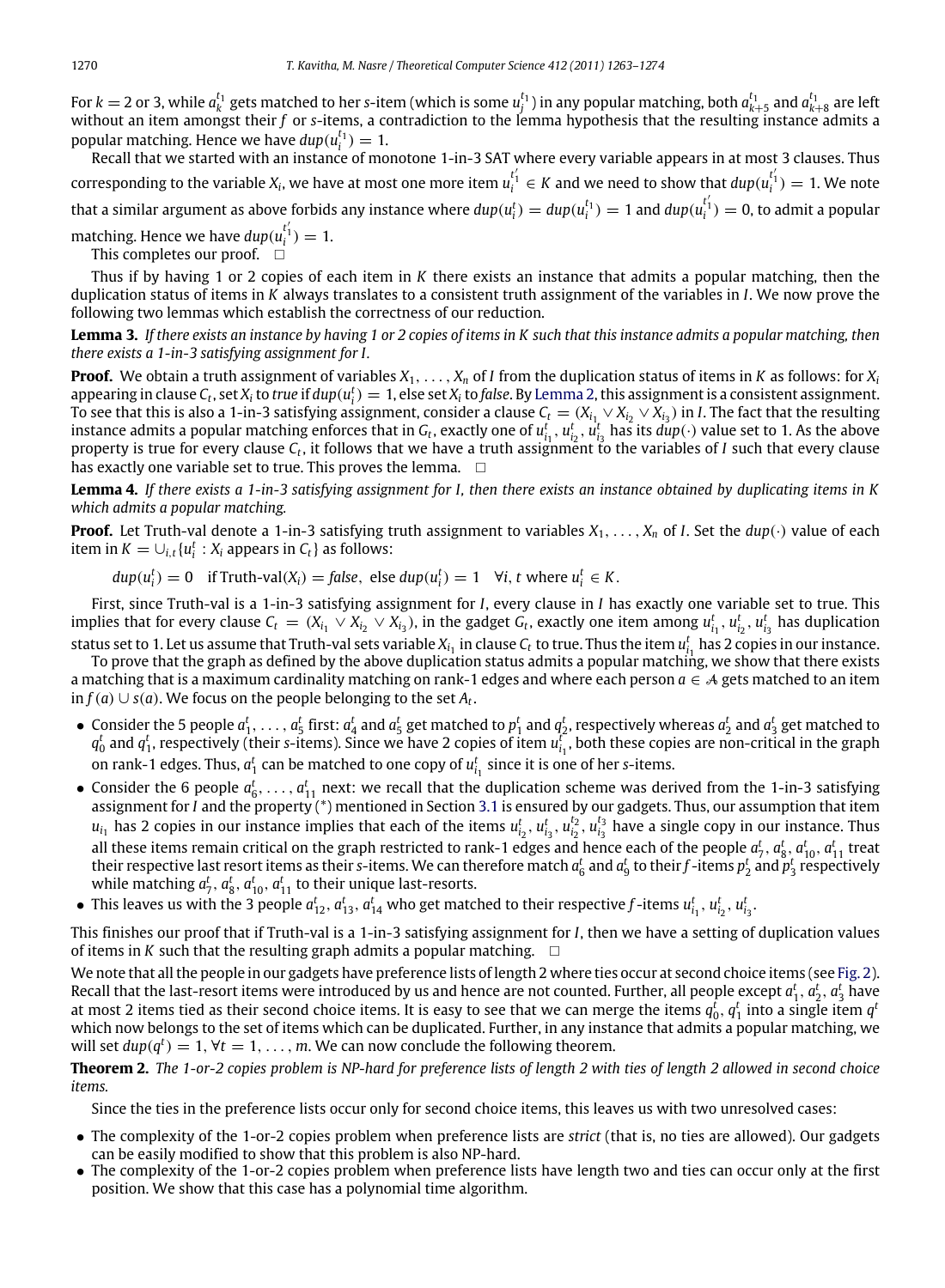### *3.4. Strict lists*

We break ties in the above instance as follows:

- For each of  $a_k^t$ ,  $k \in \{1, 2, 3\}$ , we first replace the items  $q_0^t$  and  $q_1^t$  by a single item  $q^t$  which becomes an element of *K* (set of those items that can be duplicated). Further we let item  $u_{i_k}^t$  precede the item  $q^t$  in the preference list of  $a_k^t$ .
- For any of  $a_k^t$ ,  $k \in \{6, \ldots, 11\}$ , we have two public items tied as  $a_k^t$ 's second choice, call them  $u_i^t$  and  $u_i^{t_1}$ . Recall that these two public items correspond to the same variable  $X_i$  appearing in two different clauses namely  $C_t$  and  $C_{t_1}.$  We break the tie in the rank-2 item for  $a_k^t$  by letting item  $u_i^t$  precede item  $u_i^{t_1}$  such that  $t < t_1$ . That is, the item corresponding to the lower numbered clause precedes the one corresponding to the higher numbered clause.

It is easy to check that for an A-complete matching to exist, the items  $q^t$  for  $t = 1, \ldots, m$  need to have 2 copies in the resulting instance. It is straightforward to verify that all our claims hold even with these strict preference lists and hence the 1-or-2-copies problem is NP-hard for strict preference lists.

**Corollary 1.** *The 1-or-2 copies problem for strict preference lists where the longest preference list has length 3 is NP-hard.*

#### *3.5. Master preference list*

In this section we consider the restriction of the problem when preference lists of the people are derived from a *master* preference list. A master list is a ranking of all items according to some global objective criterion. The master list may be allowed to contain ties or may be strict. Irving et al. [\[9\]](#page-11-17) considered the stable marriage problem in the presence of master preference lists and proved that many interesting variants remain hard under this master list model. In the same vein, we consider the 1-or-2 copies problem in the presence of a master list.

In the master list model, the preference list of a person is the same as the master list, except that she can delete all items that she finds unacceptable. We show that under this severe restriction of master list also, the 1-or-2 copies problem is NP-hard for strict preferences.

For the sake of convenience, we partition the set B as  $\mathcal F$  (*f*-items),  $\mathcal S$  (*s*-items) and D (duplicable items).

 $\mathcal{B} = \mathcal{F} \cup \mathcal{D} \cup \mathcal{S}$ 

where the sets  $\mathcal{F}, \mathcal{D}$  and  $\mathcal{S}$  are as defined below:

 $\mathcal{F} = \bigcup_{t=1}^{m} \{p_1^t, p_2^t, p_3^t\}$  $\delta = \bigcup_{t=1}^{m} \{q_2^t\}$  $\mathcal{D} = K \cup_{t=1}^{m} \{q^{t}\}.$ 

Here the set *K* is as defined by Eq. [\(1\)](#page-5-1). The item  $q^t$  is the replacement for items  $q_0^t$  and  $q_1^t$  as done for strict lists. We note that the set  $D$  is the set of items which can be duplicated. To get a master list such that the preference lists of all people are derived from the master list, we order elements of  $\mathcal F$ ,  $\mathcal S$  and  $\mathcal D$  as follows:

- Order the items in  $\mathcal F$  in any arbitrary order in a strict manner. Let  $\mathcal F_o$  denote the ordered list.
- Order the items in  $\delta$  in any arbitrary order in a strict manner. Let  $\delta_0$  denote the ordered list.
- Let  $\mathcal{D}_0$  denote the ordered list of  $\mathcal D$  as:  $\mathcal{D}_0 = u_{i_1}^{t_1}, u_{i_1}^{t_2}, u_{i_1}^{t_3}, \dots, u_{i_n}^{l_1}, u_{i_n}^{l_2}, u_{i_n}^{l_3}, q^1, q^2, \dots, q^m$ Here  $t_1 < t_2 < t_3$  and  $l_1 < l_2 < l_3$ .

It is clear that the list  $\mathcal{F}_0$ ,  $\mathcal{D}_0$ ,  $\mathcal{S}_0$  forms a master list for the strict instance *G* constructed above. We therefore conclude the following corollary.

**Corollary 2.** *The 1-or-2 copies problem with strict preference lists derived from a master list is NP-hard.*

#### *3.6. Lists of length 2 with ties in the top position only*

Here we consider the 1-or-2 copies problem for preference lists of length 2 where the second choice item is unique. We are given  $G = (A \cup B, E)$  and every  $a \in A$  can give any number of top choice items, say  $f_0, f_1, \ldots, f_d$ , which are tied as *a*'s most preferred items and at most a single item, say *s*, as *a*'s next choice item. Thus the entire preference list of *a* is:  $(f_0, f_1, \ldots, f_d)$  followed by *s* followed by  $\ell_a$ . We show there exists a polynomial time algorithm for such instances.

Let  $\epsilon$ ,  $\theta$  and  $\theta$  denote the set of *even*, *odd* and *unreachable* vertices respectively, in  $G_1$  (the graph *G* restricted to rank-1 edges), refer to Section [2.](#page-2-0) The set  $\mathcal E$  is the set of non-critical vertices, thus only elements of  $\mathcal E$  are candidates for being elements in  $s(a)$ , for any  $a \in \mathcal{A}$ . Recall that certain items that are critical in  $G_1$  can become non-critical on rank-1 edges once they get duplicated.

<span id="page-8-0"></span>Let *G* = (A ∪ B, *E*) be the instance of the above special case and *K* be the set of items that can be duplicated. Assume that *G* does not admit a popular matching and there exists a way of duplicating items in *K* such that the augmented instance  $G = (A \cup B, E)$  admits a popular matching. Then we have the following lemma.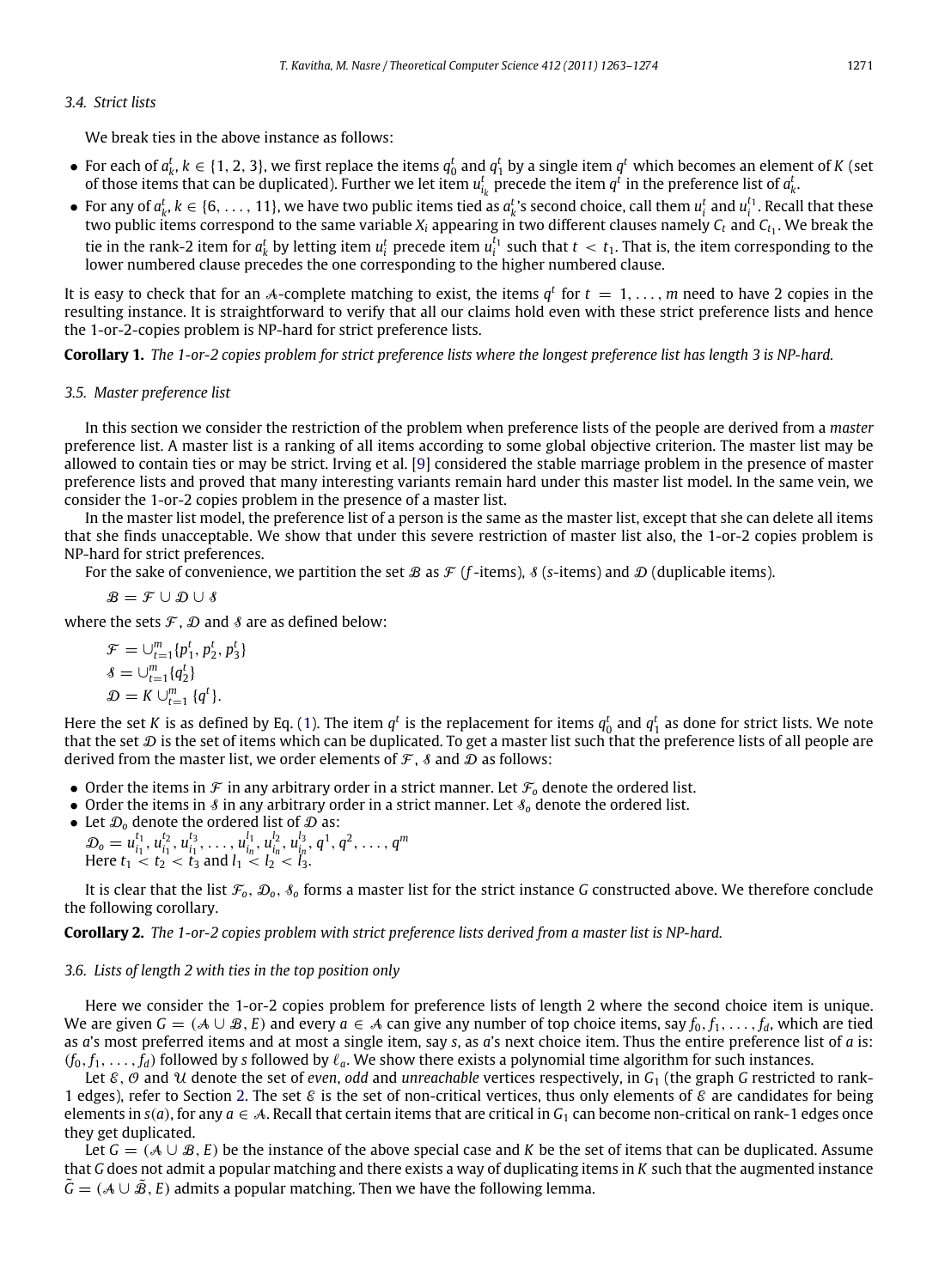# **Lemma 5.** *There exists an augmented instance H such that every item that is critical in G*<sup>1</sup> *is also critical in H*<sup>1</sup> *and H admits a popular matching.*

**Proof.** If every item that is critical in  $G_1$  is also critical in  $\tilde{G_1}$  (recall that  $\tilde{G_1}$  is the graph  $\tilde{G}$  restricted to rank-1 edges), then we have  $H = \tilde{G}$  and we are done. Suppose not, then there exists an item  $b_1$  such that  $b_1$  is critical in  $G_1$  but with  $dup(b_1) = 1$ , both  $b_1$  and its duplicate  $b'_1$  are non-critical in  $\tilde{G}_1$ . Since  $b'_1$  is non-critical in  $\tilde{G}_1$ , deleting  $b'_1$  does not change the size of the maximum cardinality matching in  $\tilde{G_1}$ . As any popular matching has to be a maximum cardinality matching in  $\tilde{G_1}$ , the contribution of  $b'_1$  is to add an edge  $(a, b'_1)$  of rank-2 in any popular matching of  $\tilde G$ . Note that the person  $a$  has to be non-critical in  $\tilde G_1$ , as all critical vertices of  $\tilde G_1$  are matched along rank-1 edges in any popular matching of  $\tilde G$ .

The deletion of  $b'_1$  makes  $b_1$  critical in the resulting graph. Since  $a$  is non-critical, all of  $a$ 's top choice items have to be critical as there is no edge between 2 non-critical vertices [\(Lemma 1,](#page-2-1) see Section [2\)](#page-2-0) - thus *a* treats its unique last-resort item  $\ell_a$  as its *s*-item once  $b'_1$  is deleted. In the resulting graph too, *a* has a partner to match in the set  $f(a) \cup s(a)$ .

Deleting all such duplicates b' from  $\tilde{G}$  we get the desired graph H in which every critical item in  $G_1$  is also critical in  $H_1$ . Further, since every person *a* still has a partner in *f*(*a*) ∪ *s*(*a*), it follows that *H* admits a popular matching.  $\Box$ 

The above lemma makes it simple for us to decide which items in *K* should be duplicated - we maintain the invariant that no critical item in  $G_1$  becomes non-critical due to duplication. Let  $\mathcal{O}_B$ ,  $\mathcal{E}_B$  and  $\mathcal{U}_B$  denote the *odd*, *even* and *unreachable* items respectively, in the current graph. Initially, the current graph is *G*1.

- No item  $b \in u_x \cap K$  should be duplicated. This is because making an extra copy b' of such an item b makes both b and b' non-critical in the resulting graph restricted to rank-1 edges.
- We duplicate all items  $b \in \mathcal{E}_{\mathcal{B}} \cap K$ . This is because making an extra copy b' of such an item b does not change the criticality status of *b* as well as *b* ′ in the resulting graph restricted to rank-1 edges.
- For  $b \in \mathcal{O}_B$  we note the following: There exists an alternating path starting from an unmatched person *a* to an item  $b \in O_B$ . Duplicating such an item *b* creates an augmenting path from *a* to *b*; thus no critical item on rank-1 edges turns non-critical by this change. However an item  $b \in \mathcal{O}_B$  can now belong to  $\mathcal{U}_B$  due to the above change. Hence we need to update the status of all items  $b \in \mathcal{O}_{\mathcal{B}}$  to check whether *b* belongs to  $\mathcal{O}_{\mathcal{B}}$  or  $\mathcal{U}_{\mathcal{B}}$ . For instance, let  $(f_0, f_1)$  be the top choice for 3 people  $a_1$ ,  $a_2$ ,  $a_3$ . Both  $f_0$  and  $f_1$  are *odd*, however once  $f'_0$  is introduced, we will have 3 people and 3 top items  $(f_0, f'_0, f_1)$ , thus all these items are now unreachable on rank-1 edges. Hence we should not duplicate  $f_1$  now.

Our algorithm is presented in [Fig. 3.](#page-9-1) The correctness of the algorithm follows from [Lemma 5.](#page-8-0)

- <span id="page-9-1"></span>1. Let *G*<sub>1</sub> denote the graph *G* on rank 1 edges; that is,  $G_1 = (A \cup B, E_1)$ .
- 2. Partition vertices in B w.r.t. a maximum cardinality matching  $M_1$  in  $G_1$  as *even*( $\varepsilon_B$ ), *unreachable*( $u_B$ ),  $odd(\mathcal{O}_B)$ .
- 3.  $H_0 = G$ .
- 4. For every  $b \in \mathcal{E}_{\mathcal{B}} \cap K$  do • Add an extra copy of *b* to the graph  $H_0$ .
- 5. Order the items in  $\mathcal{O}_B \cap K$  as  $o_1, \ldots, o_t$ .
	- For each  $i = 1$  to  $t$  do:
	- $\bullet$  If *o*<sup>*i*</sup> is *odd* on rank 1 edges in *H*<sub>*i*−1</sub>, then set *dup*(*o*<sup>*i*</sup>) = 1.
		- This defines the graph  $H_i$ , that is,  $H_i = H_{i-1} +$  an extra copy of  $o_i$  if  $dup(o_i) = 1$ .
	- Else  $H_i = H_{i-1}$ .
- 6. If  $H_t$  admits an A-complete matching, then return  $H_t$  as the graph  $\tilde{G}$ .

Otherwise output "there is no  $\tilde{G}$  corresponding to  $\langle G, K \rangle$  that admits a popular matching".

**Fig. 3.** Algorithm for a special case of 1-or-2 copies problem.

**Theorem 3.** *There exists a polynomial time algorithm for the 1-or-2 copies problem with preferences lists of length 2 with ties occurring at the top position only.*

# <span id="page-9-0"></span>**4. Bounded total copies problem**

We now consider the following problem: suppose we are given an integer *k* and we have to decide whether there exist  $\Delta_1, \ldots, \Delta_{|\mathcal{B}|}$  where each  $\Delta_i \geq 1$  and  $\sum_i \Delta_i \leq k$ , such that having  $\Delta_i + 1$  copies of the *i*-th item, for  $1 \leq i \leq |\mathcal{B}|$ , enables the resulting instance to admit a popular matching. We show that this problem can be solved in polynomial time.

Let *G*<sup>1</sup> denote the graph in which every person adds edges to her *f* -items. Every *even* person in *G*<sup>1</sup> adds an edge to her  $s$ -item. We call this graph  $G'$ , that is where every person  $a$  has added edges to items  $\inf(a)$  and every even person  $a$  in  $G_1$  has added edges to items in *s*(*a*). Let *M* be any maximum cardinality matching in *G* ′ . Since *G* does not admit a popular matching, we know that  $|M| < |A|$ . The following theorem is useful here.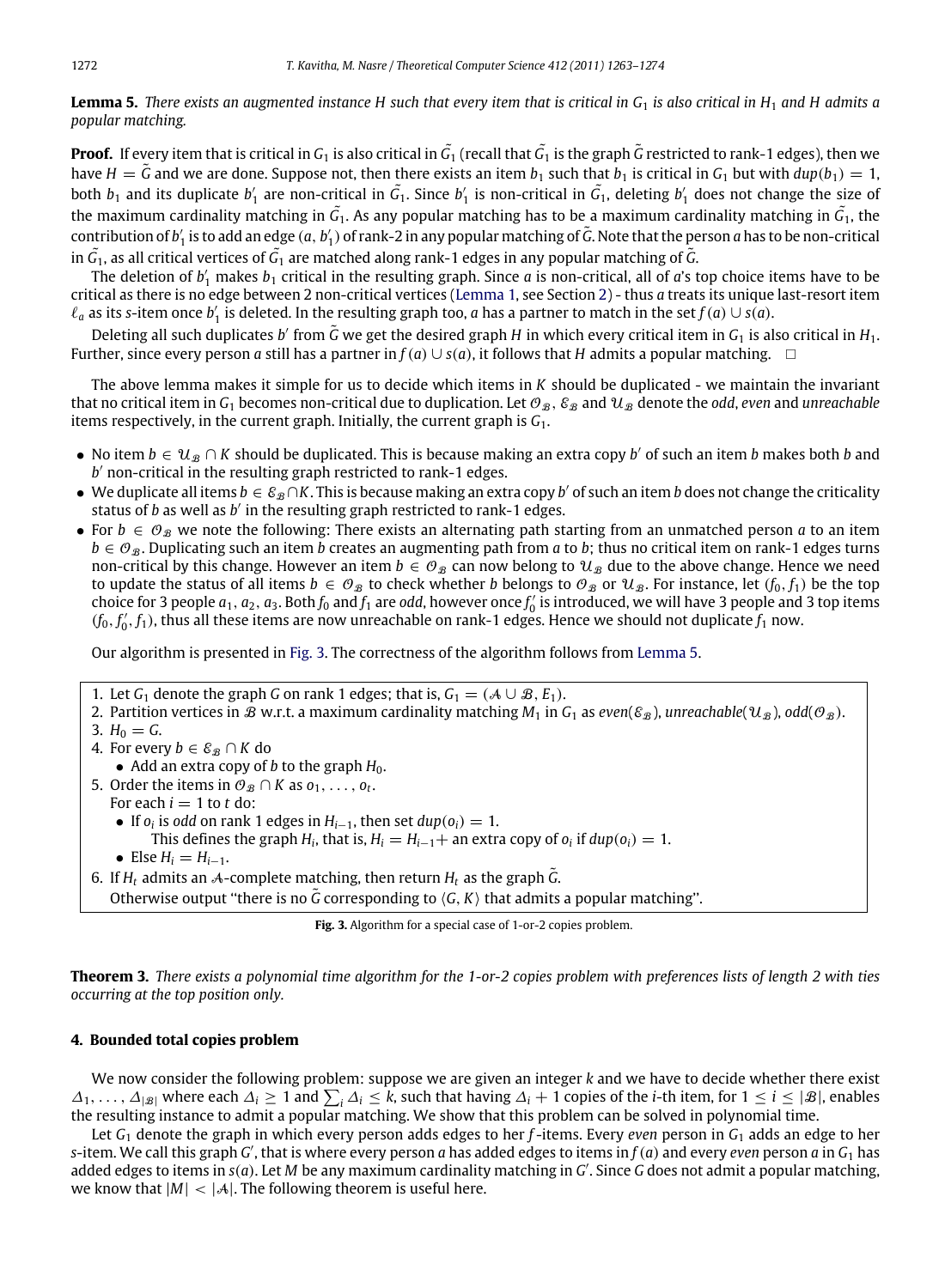**Theorem 4.** Let  $G = (A \cup B, E)$  be the given graph and let integer k denote an upper bound on the total extra copies of all items *that we can have in the augmented instance. Then there exists a new instance H* = ( $A \cup \hat{B}$ , *E*) *with extra copies of items that admits a popular matching iff k*  $\geq |\mathcal{A}| - |M|$ , where M denotes any maximum cardinality matching in G'.

**Proof.** We first show that *k* has to be at least |A|−|*M*|. We need to show that adding an extra copy of any item increases the size of the maximum cardinality matching in the resulting graph restricted to *f* and *s*-items by at most 1. This is easy to see since adding an extra copy of an *s*-item *b* does not change the *f* /*s*-status of the item *b* and its duplicate. Thus if *b* was *critical* in the graph restricted to *f*-items and *s*-items, then having a duplicate *b'* increases the size of the maximum cardinality matching in this graph by at most 1. Regarding *f* -items, note that this item is *critical* on rank-1 edges before its duplicate was introduced. Hence the duplicate introduced might make the copy of the item an *s*-item, however the contribution to the size of the maximum matching in the graph restricted to *f* -items and *s*-items is at most 1.

Since each extra copy of some item increases the size of a maximum matching by at most one, we need to have at least |A| − |M| extra copies of some items so that the resulting graph admits a popular matching.

To show the other side of the implication, let *k* ≥ |A| − |*M*|. We will show that it is possible to construct a new instance *H* such that *H'* (the graph *H* restricted to *f*-items and *s*-items) admits an *A*-complete matching.

Since G does not admit a popular matching, there exists an  $\alpha \in A$  such that  $\alpha$  is unmatched in G'; note that such an  $\alpha$ is even or non-critical in *G'*. Further, the *f*-item *b* for such a person is odd in *G'*. Let *H*<sub>1</sub> be the same as the graph *G*, except that we add an extra copy *b'* of *b* and we match  $\alpha$  to *b'*. Note that none of the sets  $s(a)$  for  $a \in A$  has changed in  $H_1$  as no critical vertex turns non-critical after adding the duplicate *b* ′ . This is because the item *b* was *odd* before the duplication; so either *b* and *b'* are still odd or they become *unreachable* now. Thus each person matched in *M* continues to remain matched in any maximum cardinality matching in  $H'_1$ . Further, we have an extra person matched to  $b'$ . It is easy to see that the same step can be repeated, until we have an A-complete matching in some  $H'_i$ . This process is guaranteed to halt after  $|A| - |M|$ iterations and the resulting graph  $H_{|A|-|M|}$  is indeed our desired graph *H* that admits a popular matching. □

The algorithm to construct such a graph *H* from the given instance  $G(A \cup B, E)$  follows from the proof of sufficiency of the above theorem. The algorithm is described in [Fig. 4.](#page-10-0)

<span id="page-10-0"></span>1. Construct the graph  $G' = (A \cup B, E')$  where  $E' = \{(a, b) : a \in A, b \in f(a) \cup s(a)\}.$ 

- 2.  $H_0 = G$ ,  $H'_0 = G'$ , Let M denote a maximum cardinality matching in  $H'_0$ .
- 3.  $i = 0$ .
- 4. While *M* is not A-complete matching do:
	- Let *a* be any *unmatched* person in  $H'_i$ .
	- Let  $b = f(a)$  [such a *b* is *odd* in  $H'_i$  since *a* is *even* in  $H'_i$ ].
	- Add an extra copy of *b* and call the new instance  $H_{i+1}$ .
	- Construct the graph  $H'_{i+1}$  corresponding to  $H_{i+1}$  and update *M* to be a maximum cardinality matching in  $H'_{i+1}$ .
	- $\bullet i = i + 1.$
- 5. Output the graph *H<sup>i</sup>* .

**Fig. 4.** Algorithm for bounded total copies problem.

The above while loop runs for |A| − |*M*| iterations, each time adding one more copy of some item. Note that the same item might get chosen in various iterations and thus individual copies are not necessarily bounded. For example, if the input had *n* people with identical preference lists: top item is  $b_1$ , followed by  $b_2$ , and so on, then our algorithm would add  $n-1$ copies of item *b*1. It is also easy to see that *M* is a popular matching in the final graph.

### **5. Summary**

Given a bipartite graph  $G = (A \cup B, E)$  of people and items where people have preferences over items, we showed that the problem of deciding if there exists an  $(x_1, \ldots, x_{|\mathcal{B}|}) \in \{1, 2\}^{|\mathcal{B}|}$  such that having  $x_i$  copies of the *i*-th items enables the resulting graph to have a popular matching is NP-hard. We reduced the monotone 1-in-3 SAT problem to an instance of the above problem.

Our reductions constructed instances where the maximum length of a preference list is 2 when preference lists can have ties and the maximum length of a preference list is 3 when preference lists are strict. We showed that the problem is solvable in polynomial time when preference lists have length at most 2 with a unique second choice item. Also, the variant of this problem where the total number of extra copies is bounded rather than a bound on the number of copies of individual items, is solvable in polynomial time.

#### **Acknowledgements**

We thank Sourav Chakraborty for discussions that motivated this work and Prajakta Nimbhorkar for helpful discussions. We also thank the anonymous reviewers for their helpful comments.